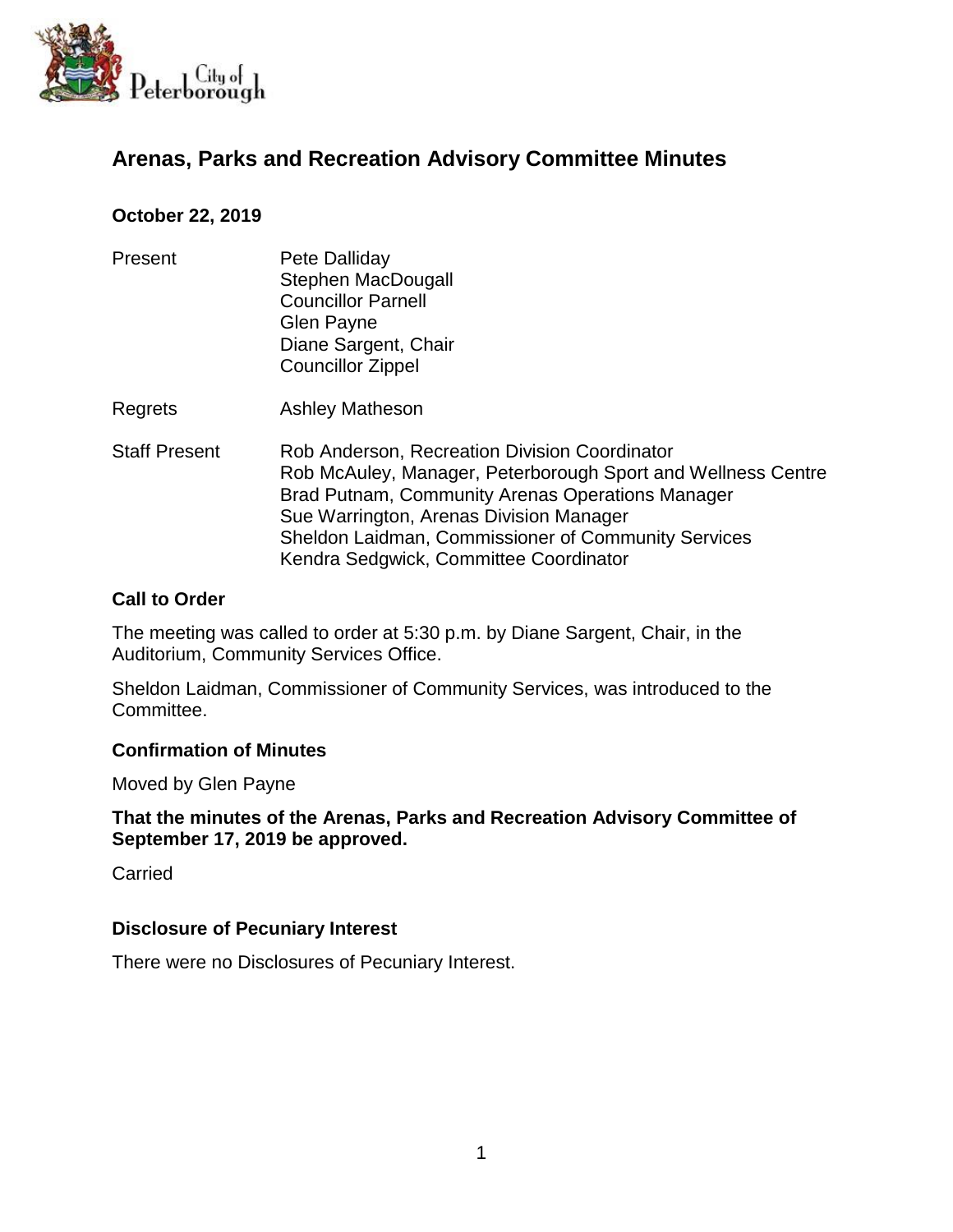## **Reports and Communications**

Report APRAC19-017

Rotary Trail Shade Shelter Proposal

Moved by Councillor Zippel

**That the Arenas Parks and Recreation Advisory Committee approve the recommendations outlined in Report APRAC19-017 dated October 22, 2019, of the Recreation Division Coordinator, as follows:**

- **a) That a presentation by Kevin Duguay and Ken Seim from the Peterborough Rotary Club on a proposal to construct two shade shelters along the Rotary Greenway Trail be received; and**
- **b) That the proposal by the Peterborough Rotary Club to construct two shade shelters along the Rotary Greenway Trail within the north end of Rotary Park, and within the triangular shaped open space immediately west of the property at 921 Armour Road, as identified as sites "A" and "B" on the map attached to this report as Appendix "A" be endorsed.**

Carried

Report APRAC19-019

Municipal Parks and Open Space Study Final Report

Moved by Glen Payne

**That the Arenas Parks and Recreation Advisory Committee approve the recommendations outlined in Report APRAC19-019 dated October 22, 2019, of the Recreation Division Coordinator, as follows:**

- **a) That a presentation by Mr. Brian Basterfield from Basterfield and Associates Inc., and Mr. Robert Lockhart from RETHINK Group be received as a final update on the Municipal Parks and Open Space Study;**
- **b) That the Assessment of Parks and Open Spaces document, as attached to this report as Appendix "A", and the Park Development Standards document, as attached to this report as Appendix "B" be endorsed; and**
- **c) That the Assessment of Parks and Open Spaces document and the Park Development Standards document be endorsed as planning tools to shape policies and influence priorities related to municipal parks and open space.**

Carried